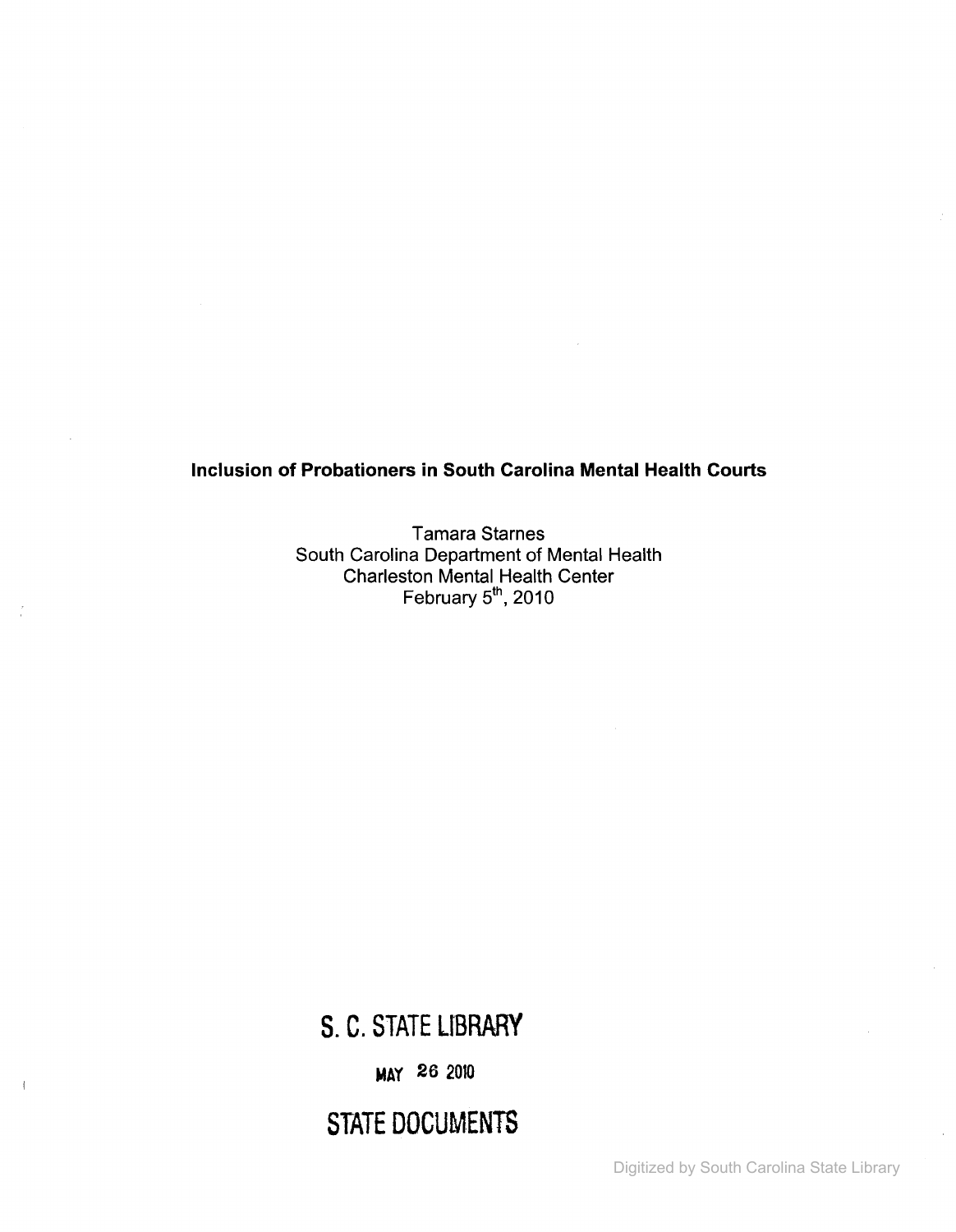# **Inclusion of Probationers in South Carolina Mental Health Courts** Problem Statement

The Bureau of Justice Statistics published a Special Report: Mental Health and Treatment of Inmates and Probationers (BJA, 1999). In this report, they found that approximately 16% of all those incarcerated in local jails were mentally ill, significantly more than the estimated 5% for the general population, and that mentally ill offenders in state prisons averaged a sentence of 12 months longer than those without mental illness. The Bureau of Justice Statistics also reported that approximately 44% of all prisoners are rearrested within the first year of release, 59% at two years and 68% at three years (BJA, 2002). The number of people incarcerated in the Charleston County Detention Center is approximately 1,725 with a monthly average of 256 (15%) of these inmates being prescribed psychiatric medication during the last three months.

When the mentally ill are released from jail they often run into barriers that prohibit a successful community transition. Many have been released to discover they have lost their disability and insurance benefits as a result of being incarcerated. The mentally ill may leave jail with no medication, no income, no housing, no transportation and no connection with follow up treatment. In Charleston County, a person's criminal record can make them ineligible for public housing. These obstacles contribute to a cycle of untreated mental illness, personal crisis and re-incarceration.

Mental Health Courts were created as a response to the special needs of mentally ill offenders. In 2002, eight courts existed throughout the country (BJA,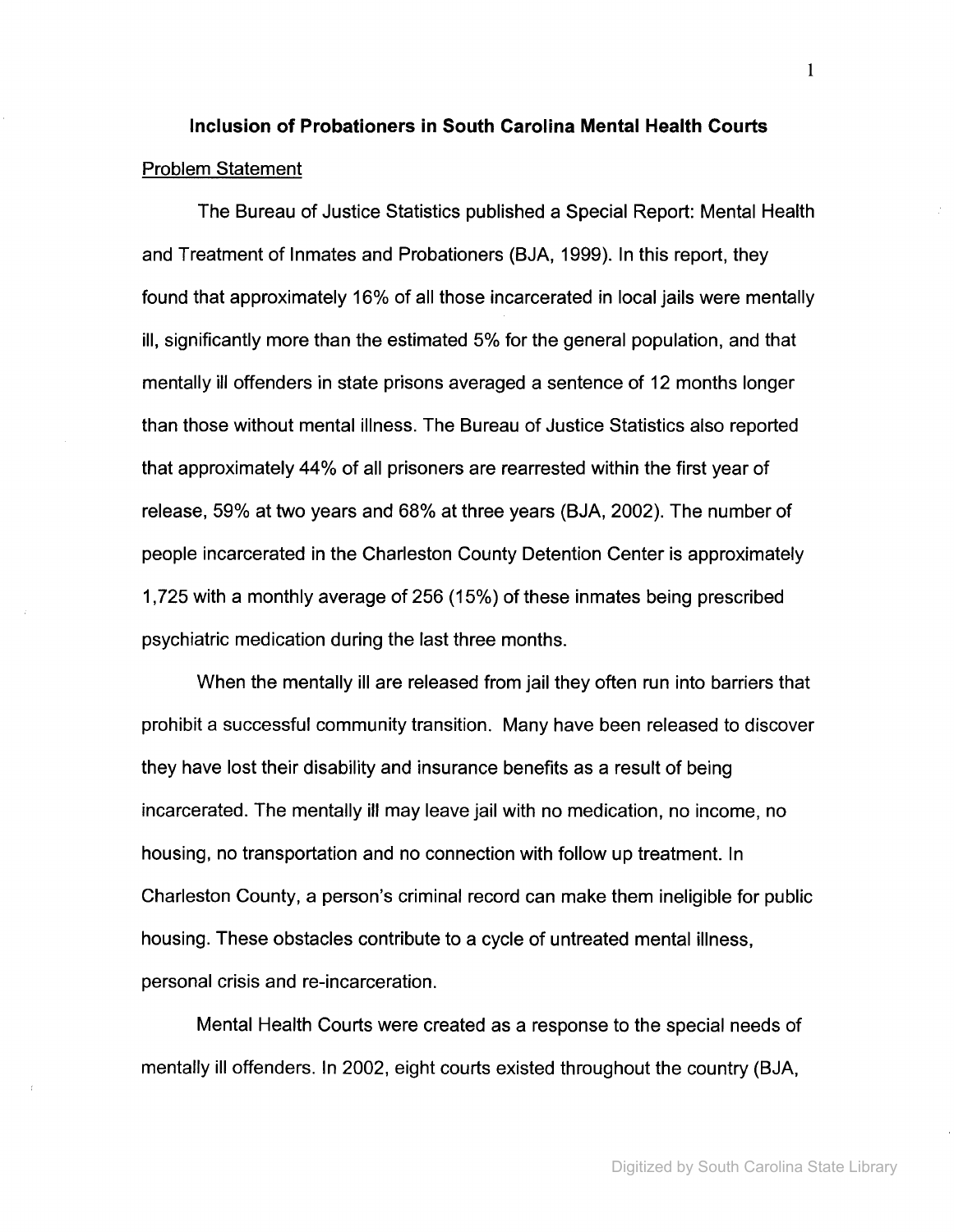2007). Today there are more than 150 Mental Health Courts around the nation. A Mental Health Court is defined as a court with a specialized docket for defendants with mental illness. In a 2005 survey of Mental Health Court grantees, 25% of these courts accepted offenders with pending violent criminal charges and 60% accepted participants with felonies (CSG and BJA, 2009). Numerous jurisdictions included probation officers as stakeholders and some programs made it a requirement that participants were placed on probation when starting the program (BJA, 2005). Various courts differ in the types of participants they accept but have the common elements of being judicially supervised, using a team approach, linking participants to community-based treatment, scheduling regular appearances before a judge and using rewards and sanctions during a specified period of participation.

In January 2003, the Charleston County Mental Health Court in SC accepted its first participant. After pleading guilty, participant's criminal charges are deferred and they are released from jail. They are transported to the local mental health center to begin outpatient treatment on an intensive case management team. If they are not successful in the program, they are returned to jail for traditional sentencing.

In July 2005, Mary Lynn's Law (MLL) was passed. Part of this law created legislation that defined which mentally ill defendants could be considered for diversion into Mental Health Courts. Charleston County Mental Health Court experienced changes that prohibited the acceptance of those who had a violent criminal conviction at any time in their past. This law also prohibited those who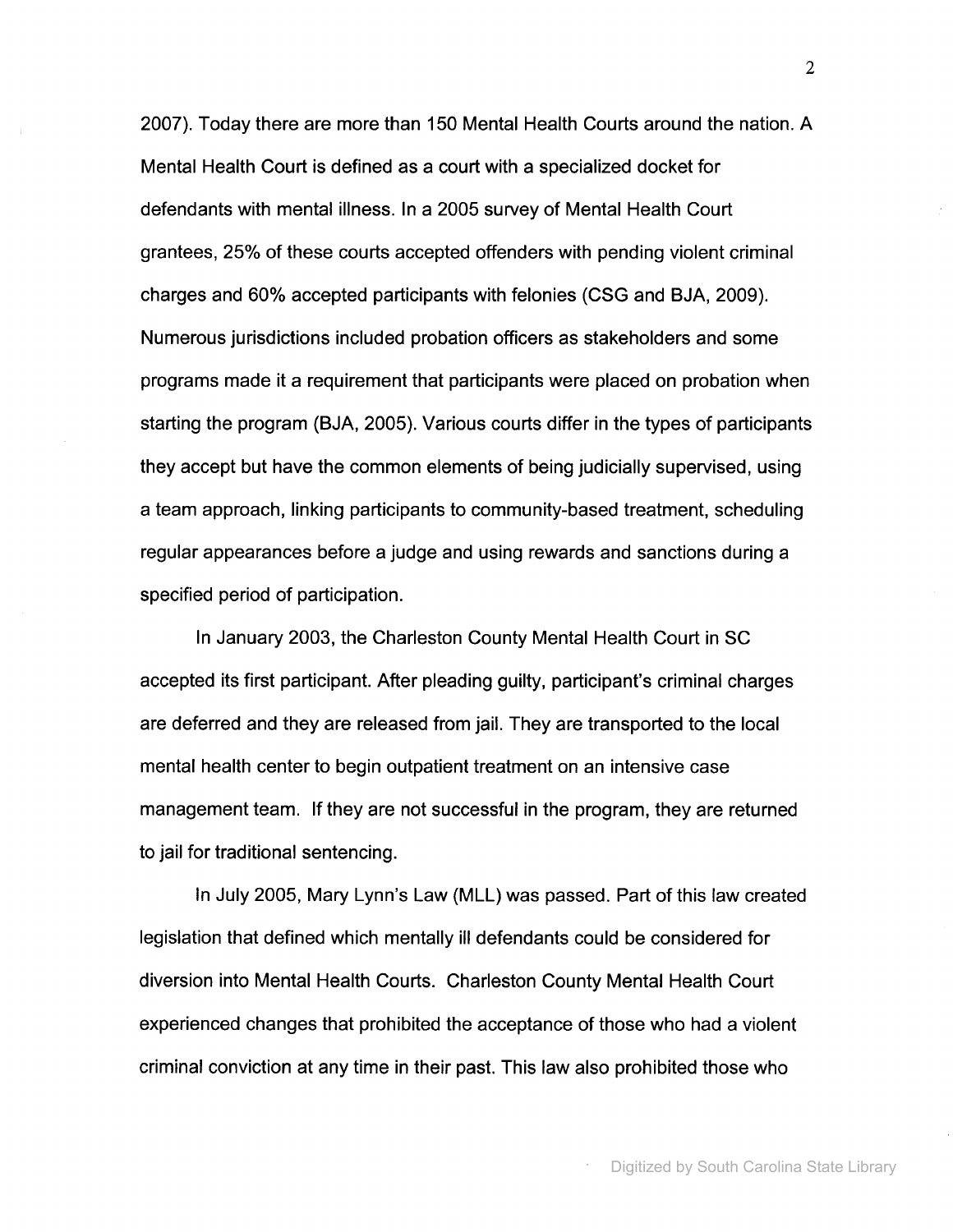were on probation from being considered for the program. Due to the legislation, some potential participants that would have previously been considered for diversion no longer qualify.

#### Alignment with Agency Goals

The mission of the South Carolina Department of Mental Health is to "support the recovery of people with mental illness" (SCDMH website). The S.C. Department of Mental Health gives priority to adults, children and families affected by serious mental illnesses and significant emotional disorders. The department is committed to eliminating stigma, promoting the philosophy of recovery and to achieving these goals in collaboration with stakeholders in order to assure the highest quality of culturally competent services possible.

The goals of the Charleston County Mental Health Court program are to engage mentally ill offenders in treatment in order to promote recovery and reduce recidivism. The program provides a "safety net" for non-violent mentally ill offenders, links participants to crisis support, therapy, medication management services and various community resources. On a larger scale, the program works in collaboration with its partners to be a model for the treatment of persons with mental illness who are overrepresented among the jail population. It also serves as an avenue for advocacy in reducing the stigma of mental illness so that this population will have access to recourses that can impact recovery.

Should mentally ill offenders on probation be eligible for inclusion in South Carolina Mental Health Courts? The project investigated whether participants who were on probation differed from non-probation participants in terms of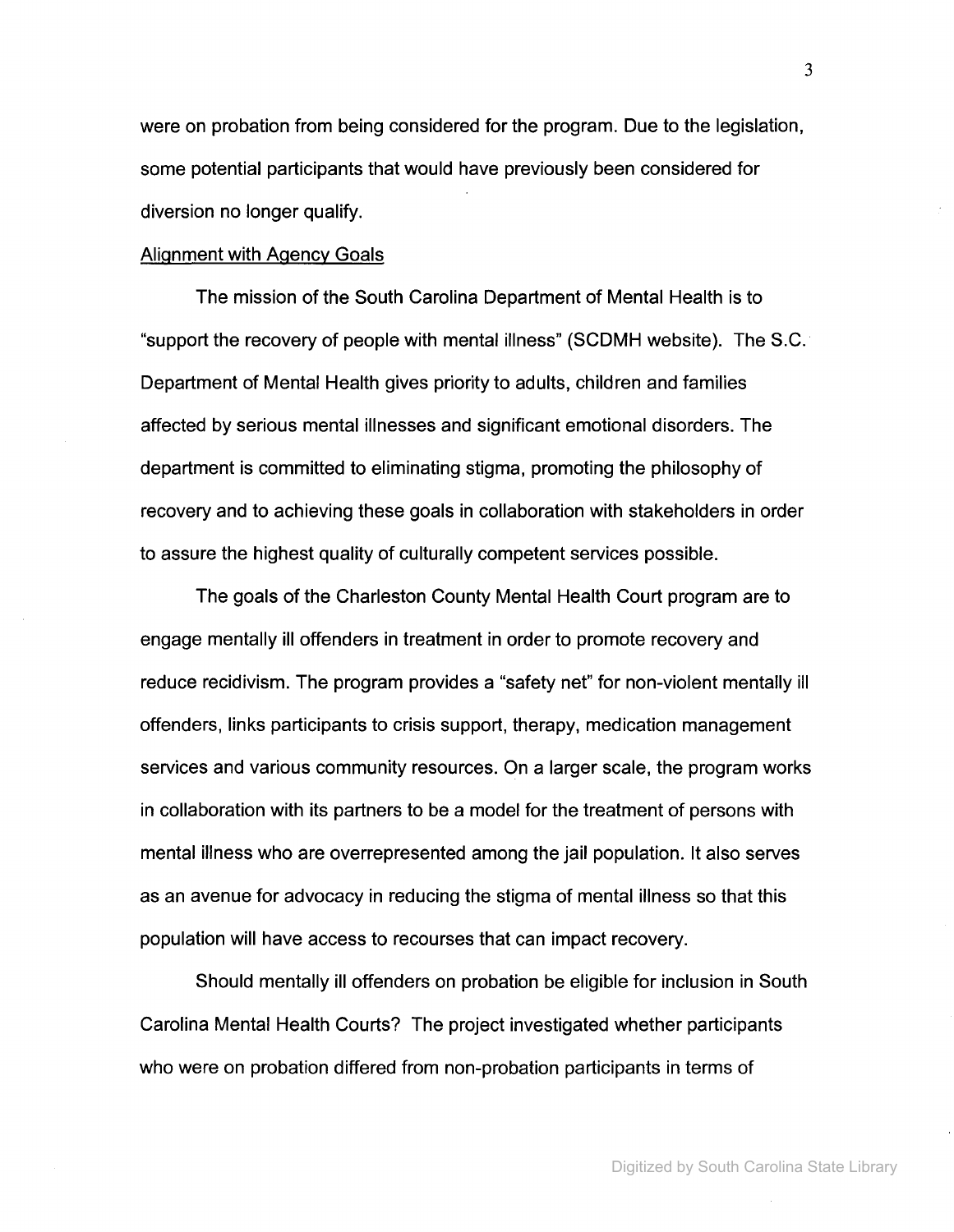graduation rates, level of functioning and recidivism. It also investigated if there were a significant number of mentally ill offenders that no longer qualified for the program. If there were no differences observed between the probation versus non-probation group in terms of graduation rates, level of functioning and recidivism, findings would support the legitimacy of the current probation exclusion sited in the law. If there were observed differences between groups, this may support the inclusion of probationers and it could be beneficial to purse an amendment to the law so that more mentally ill offenders could benefit from the program.

#### Data Collection

1) I gathered two and a half years of data on graduation rates for probationers versus non-probationers from 1/2003 through 6/2005 (before the inception of MLL). I also gathered two and a half years of information on graduation rates from 7/2005 to 12/2007 (after passage of MLL). Graduation rates for various groups were calculated. These calculations Included rates for groups when those with prior violent convictions and/or probation were extrapolated out of the Pre-MLL group. Information was gathered from the court files of all participants and from Records of Arrests and Prosecution (RAP sheets). The purpose of gathering graduation data was to explore whether those on probation differed in terms of success in the program when compared to other participants.

2) The Global Assessment of Functioning Scale (GAF) Score was gathered at entry and exit of the program for all participants. The baseline and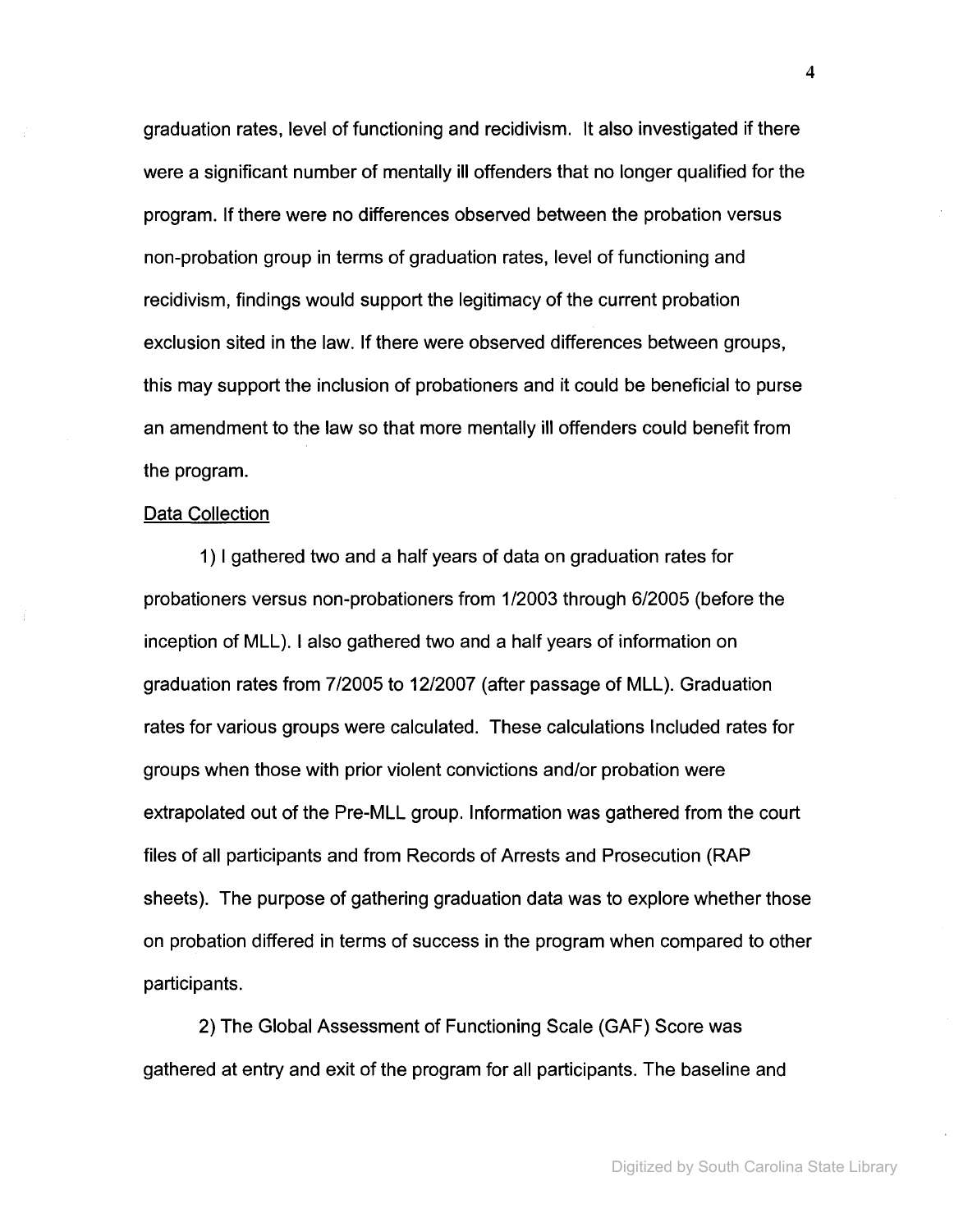exit scores for participants were averaged in order to identify if there was improvement in functioning while in the program and if there were any preexisting differences between groups.

3) The number of participant arrests was gathered from booking histories in the jail management computer system at the local detention center and from RAP sheets located in court files. The number of arrests the year prior to entry into the program, the year during the program and one year post program was calculated. The rates of the probation, versus non-probation group, were reviewed in order to investigate whether there was a difference in recidivism rates between the two.

4) The number of potential referrals to Mental Health Court was calculated in order to investigate how many participants could be included if probationers were considered eligible. Three samples, gathered approximately one month apart, was taken from all inmates receiving psychiatric medication at the local detention center. Each inmate's criminal charges and booking history was reviewed to see if they met legal inclusion criteria. If they had qualifying charges, they were cross referenced for probation status using the jail management computer system and probation/parole website. The three samples were averaged in order to identify the percentage of potential participants that would be on probation if they could be included in screening for the program.

## Operational Definitions

GAF: A rating scale, based on clinical judgment, of a person's overall level of functioning used for the purpose of tracking clinical progress (APA, 2000; see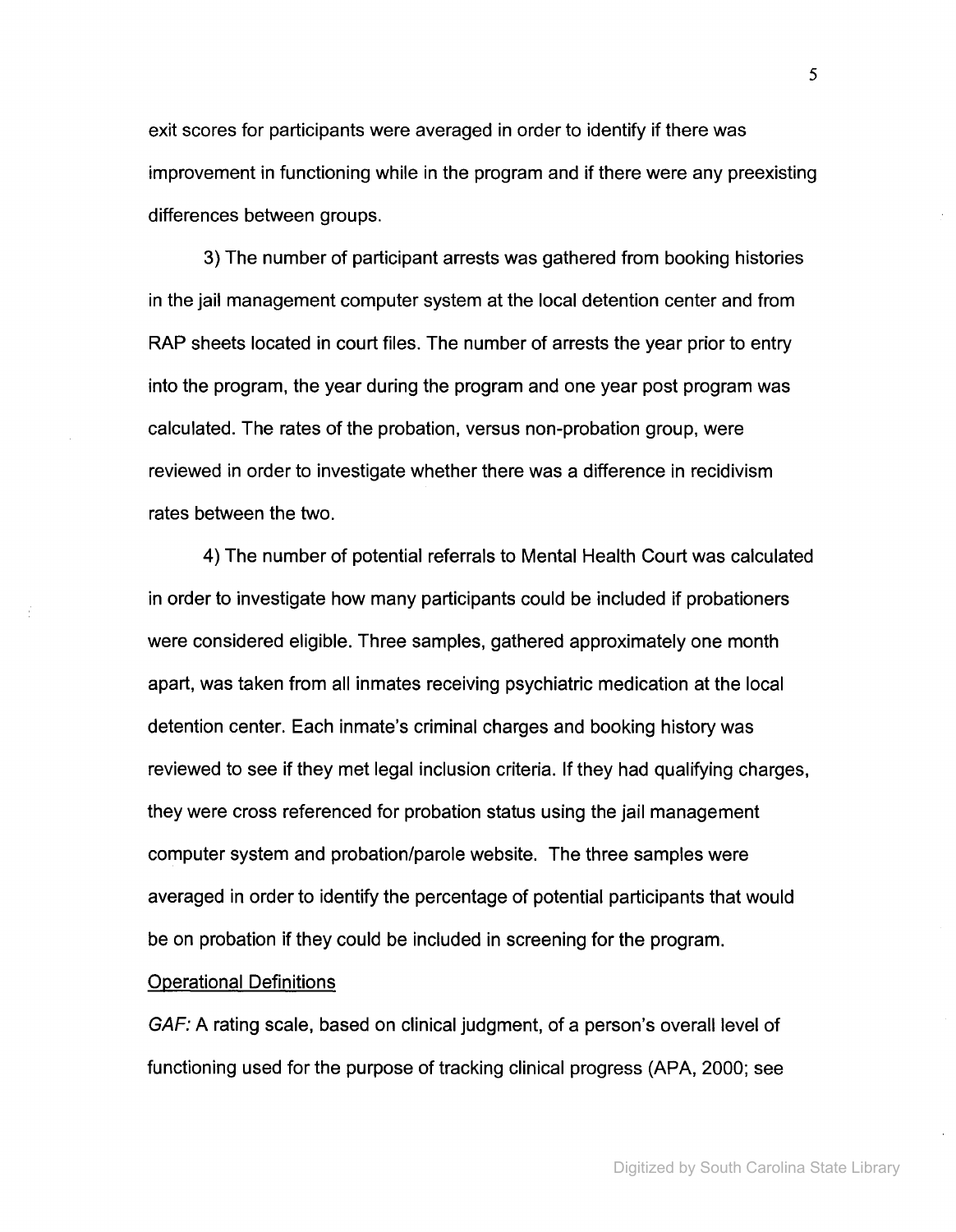Appendix 2). Functioning is assessed in terms of symptom severity, social and occupational performance. Scores range from 0-100 divided into 10 point ranges. A score of zero represents inadequate information, a score of one represents the most dysfunction and a score of 100 indicates superior functioning. Graduation Rate: Percentage of participants that successfully complete the mental health court program and are awarded a graduation certificate by the courts.

Pre MLL Group: Persons with a non-violent pending criminal charge (misdemeanor or felony), clinical mental health diagnosis, residing in Charleston County, at least 17 years old, competent to stand trail, no pending charges or convictions for lewd act on a minor, no pending criminal domestic violence charge.

Post MLL Group: The same as above with additional exclusions of: no prior conviction for violent crime, no pending charge of harassment or stalking, no current restraining order, victim consent required, not on probation. Recidivism Rate: Comparison of the number of arrests one year before acceptance to the program to first year in the program and second year after the program. Arrests were counted for criminal charges resulting in incarceration regardless of conviction.

Violent crime: A crime defined as violent by the South Carolina Code of Laws Section 16-1-60. See Appendix 1 for list of violent crimes.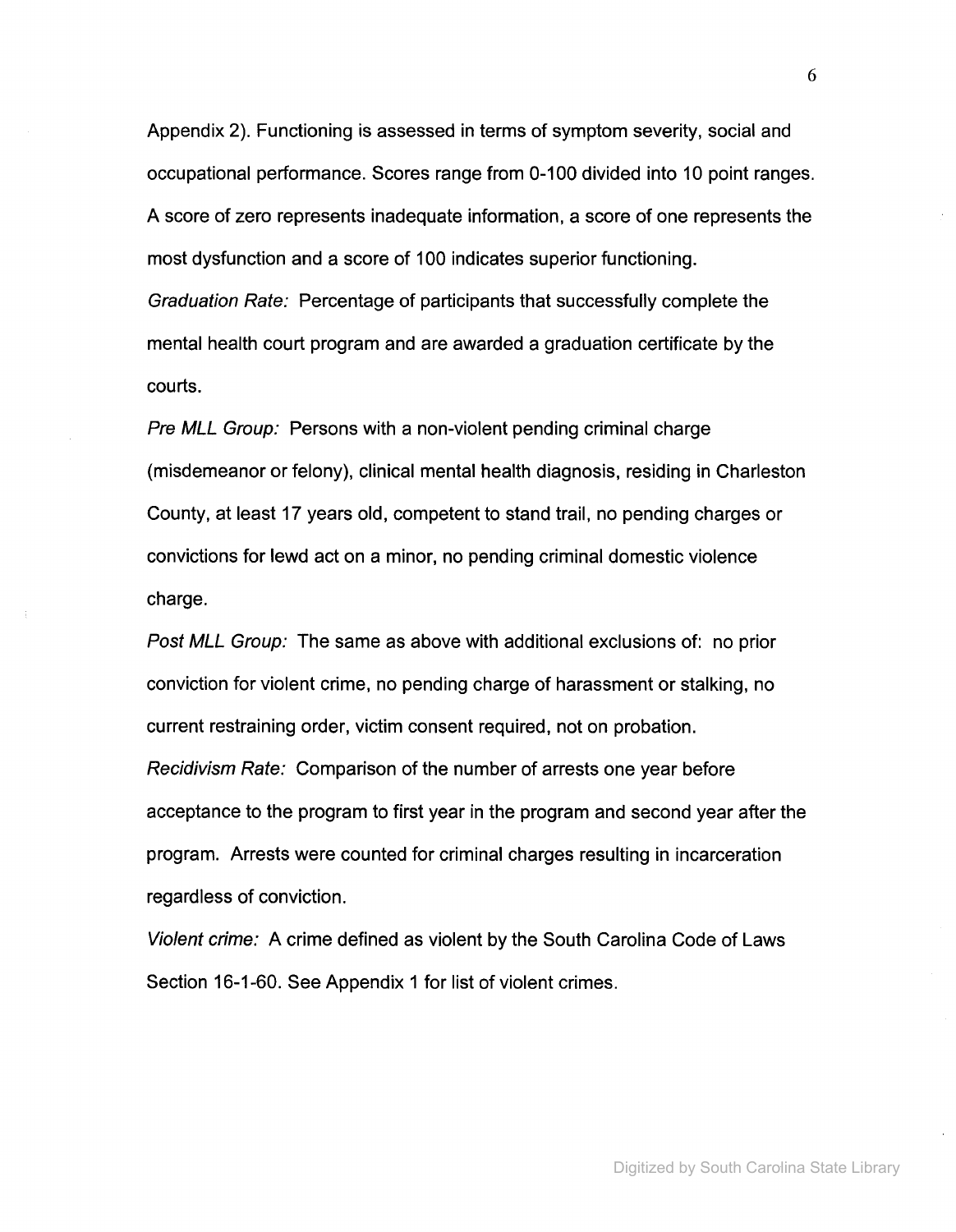#### Data Analysis

Key findings: 1) The graduation rate for all those that entered the program prior to the change in legislation, the Pre MLL group, was 55% (see Table 1). The graduation rate for all those that entered the program after the change in law, the Post MLL group, was considerably higher at 69%. The graduation rate for the Pre MLL group was highest when those with a violent criminal history were excluded and probationers were included (67%). This rate was also the closest to the Post MLL graduation rate. When both probationers and those with a violent history were taken out of the equation, the graduation rate was less (64%) than when probationers were included. The lowest graduation rate was for those with a violent criminal history (46%). These findings support the idea that those with violent criminal histories may have had a bigger impact on lower graduation rates in the Pre MLL group than did probation status. Due to some continued variance in graduation rates, there may be other variables affecting differences between groups.

| Table 1.<br><b>Graduation Rates</b>     | <b>Number</b><br>Graduated Group | Number in | Percentage of<br>Participants<br>Graduating |
|-----------------------------------------|----------------------------------|-----------|---------------------------------------------|
| Pre MLL total                           | 44                               | 80        | 55%                                         |
| Probationers                            | 12                               | 24        | 50%                                         |
| Non probationers                        | 32                               | 56        | 57%                                         |
| Without violent offender history        | 44                               | 66        | 67%                                         |
| Violent offenders history only          | 6                                | 13        | 46%                                         |
| Without violent offenders and Probation | 31                               | 47        | 64%                                         |
| Post MLL                                | 51                               | 74        | 69%                                         |

2) Global Assessment of Functioning Scale (GAF) scores indicated

increases in functioning level across all groups (see Table 2). In the Pre MLL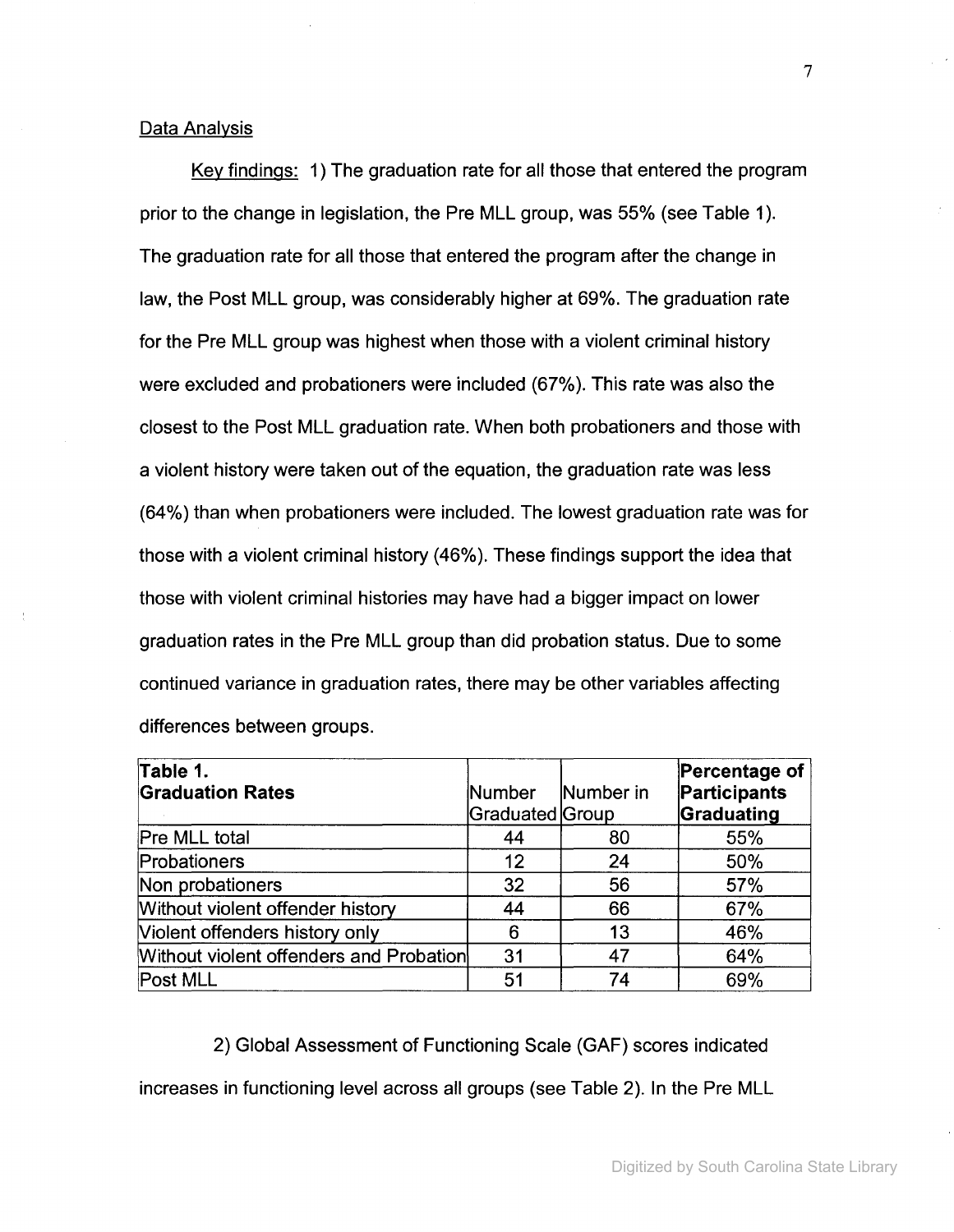group, there were virtually no differences between participants with the exception of a slightly greater change from baseline in the violent criminal history group. When comparing the Pre and Post MLL groups, observations indicated a smaller overall change in the Post MLL group and higher scores at entrance and exit from the program. The difference between entrance scores for the Pre and Post MLL groups may have had an impact on graduation rates as scores for those in the Post MLL were indicative of functioning better at baseline.

| Table 2.<br><b>GAF Scores</b>    | Entrance | Exit | Percent<br>Change in<br><b>GAF Score</b> |
|----------------------------------|----------|------|------------------------------------------|
| Pre MLL total                    | 51       | 64   | 20%                                      |
| Probationers                     | 51       | 64   | 20%                                      |
| Non probationers                 | 51       | 63   | 19%                                      |
| Without violent offender history | 51       | 64   | 20%                                      |
| Violent offenders history only   | 50       | 65   | 23%                                      |
| Post MLL                         | 58       | 68   | 15%                                      |

3) Recidivism information indicated that the highest re-arrest rate was for the group with a violent offender history (see table 3). This information gives support to the idea that the program was least helpful in terms of recidivism for those with violent offender histories at both one and two years after release from jail into the program. All groups had a lower recidivism rate at year one, and an even great reduction at year two, in comparisons to the year prior to inclusion. This indicates a trend in decreasing recidivism continuing after graduation. The lowest recidivism rate at year one was observed for the group when excluding those with violent histories while including those on probation. The lowest recidivism rate at year two was for those who were on probation when entering the program.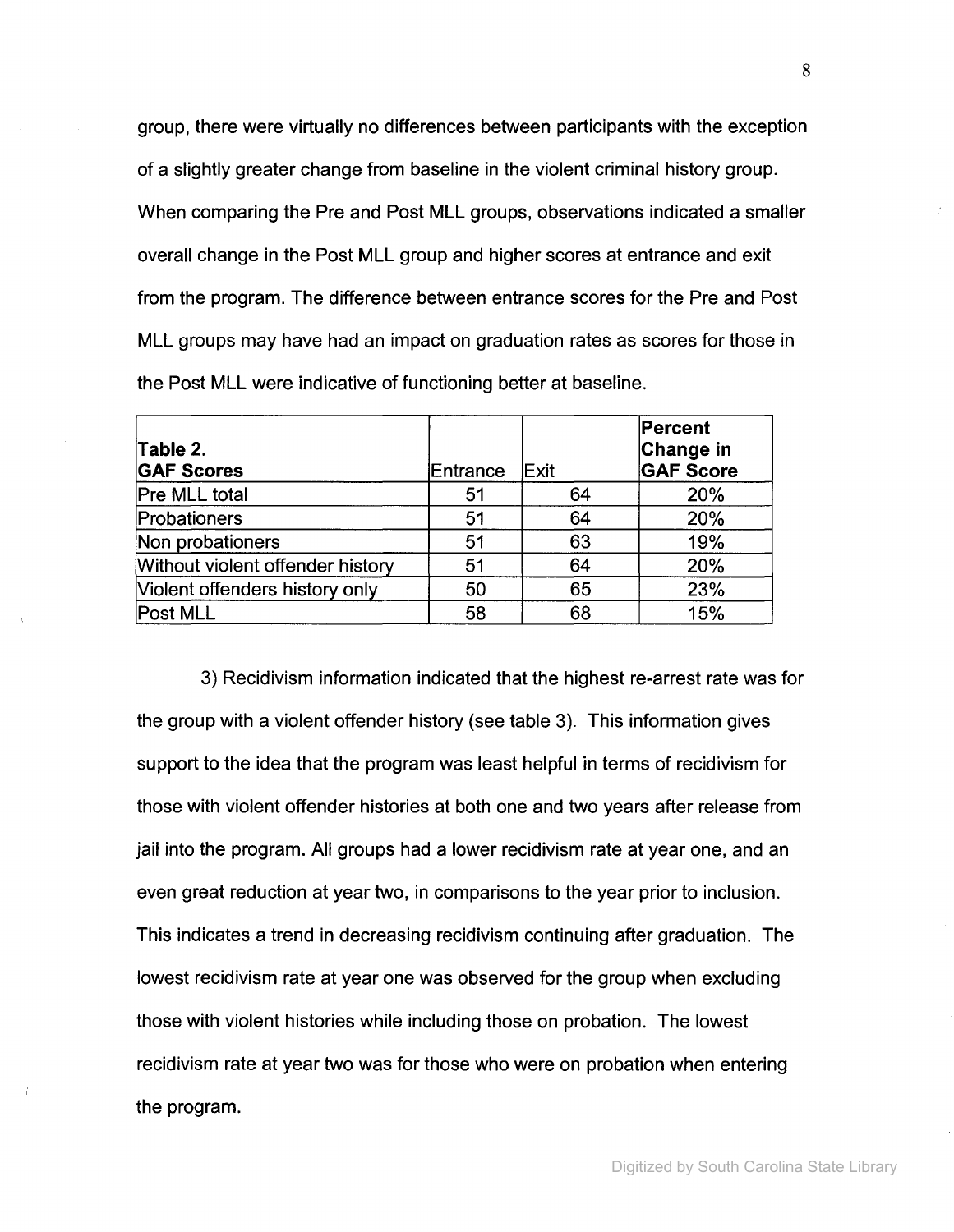| Table 3.                  | Total    |          |           |                   |                  |
|---------------------------|----------|----------|-----------|-------------------|------------------|
| <b>Recidivism</b>         | Arrests, | Total    | Total     |                   |                  |
|                           | Pre      | Arrests, | Arrests,  | <b>Recidivism</b> | Recidivism       |
|                           | Program  | Year of  | Year Post | <b>Rate Year</b>  | <b>Rate Year</b> |
|                           | Year     | Program  | Program   | <b>One</b>        | Two              |
| Pre MLL Total Group       | 176      | 92       | 68        | 52%               | 39%              |
| Probation                 | 56       | 29       | 15        | 52%               | 27%              |
| Non probation             | 120      | 63       | 53        | 53%               | 44%              |
| Violent offenders only    | 31       | 18       | 15        | 58%               | 48%              |
| Without violent offenders | 142      | 72       | 51        | 51%               | 36%              |

4) Information concerning participant referrals indicated that approximately 60% of all potential participants were currently on probation (see Table 4). If those on probation could qualifying for screening, the total number of participants could be expected to increase an average of 1.5 times the current number while still excluding those with violent criminal histories.

| Table 4.<br><b>Potential Participants</b>      |           |          |          |         |
|------------------------------------------------|-----------|----------|----------|---------|
|                                                | 12/1/2010 | 1/4/2010 | 2/1/2010 | Average |
| Inmates On Psychotropic Medication             | 250       | 272      | 245      | 256     |
| <b>Excluded From Screening, Violent Charge</b> | 115       | 112      | 117      | 132     |
| <b>Excluded From Screening, Other Legal</b>    |           |          |          |         |
| llssues                                        | 113       | 117      | 98       | 95      |
| Qualify For Screening, No probation            | 8         | 17       | 13       | 13      |
| Do Not Qualify For Screening, Probation        | 14        | 26       | 17       | 19      |
| Non Probation and Probation Group Total        | 22        | 43       | 30       | 32      |
| Percent of Potential Referrals On Probation    | 64%       | 60%      | 57%      | 60%     |

## Potential Contributing Factors

 $\langle$ 

Demographic information was collected from the court files of participants

to investigate other factors that may have contributed to the variation in Pre and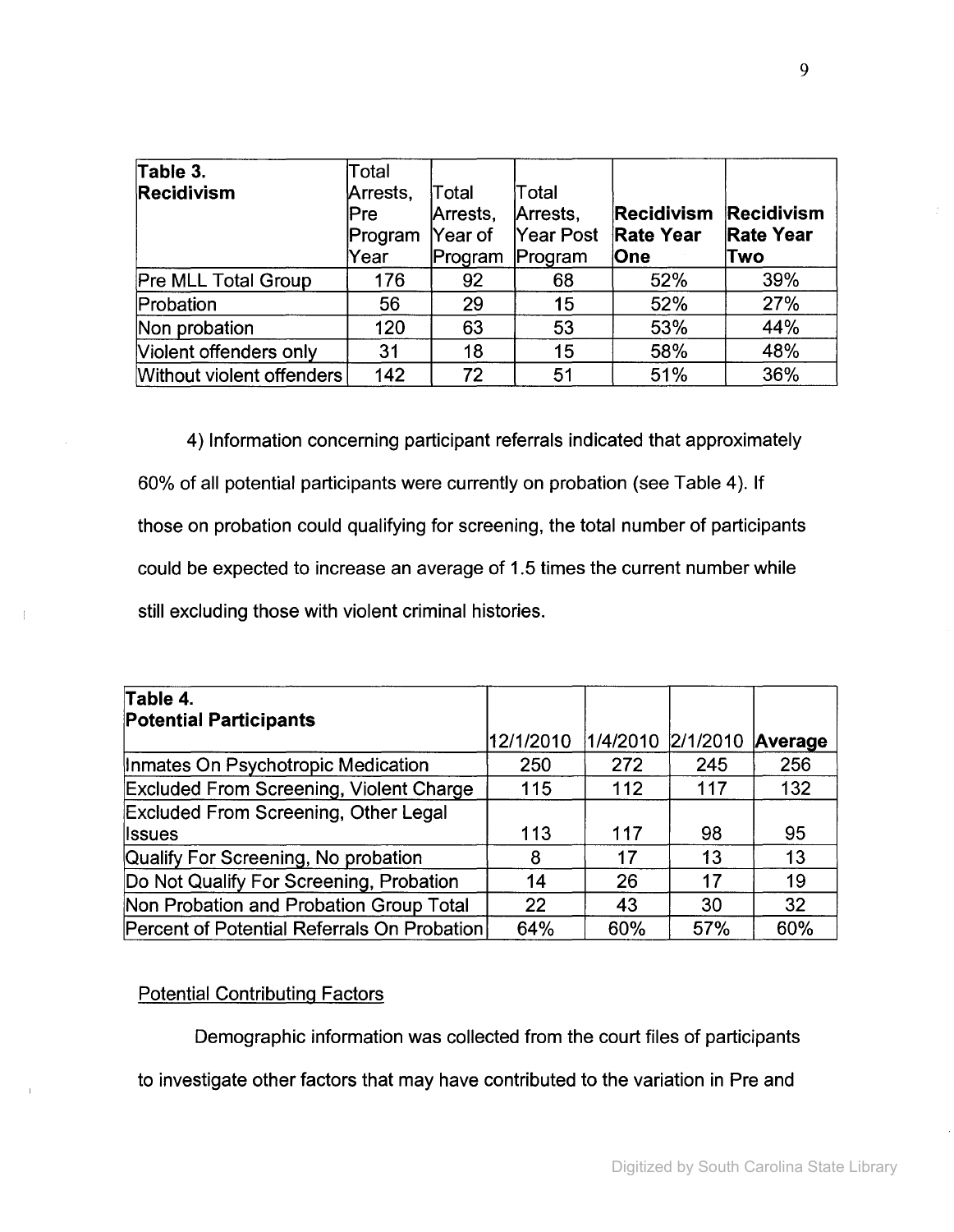Post MLL graduation rates (see Table 5 and Table 6). Pre-existing group differences that may have affected graduation rates include male/female ratio and homelessness. Participants who were homeless or male were the least likely to graduate from both groups. The Pre MLL group had more males and homeless participants which may account for some variance between Pre and Post MLL graduation rates. Groups were virtually identical in terms of age and education.

| Table 5.        | Pre MLL, | Percent               | Post MLL, | Percent   |
|-----------------|----------|-----------------------|-----------|-----------|
| Demographics    | N=82     | <b>Graduated N=77</b> |           | Graduated |
| Males           | 54       | 66%                   | 45        | 58%       |
| Female          | 28       | 34%                   | 32        | 42%       |
| <b>Homeless</b> | 21       | 26%                   | 13        | 17%       |
| <u>Age</u>      | 40       |                       | 40        | $\star$   |
| Education       | 11.2     | ÷                     | 11.5      | $\star$   |

| Table 6.<br><b>Graduation Rates</b> | Number<br>Graduated Group | Total<br>Number in | Graduation<br>Rate |
|-------------------------------------|---------------------------|--------------------|--------------------|
| Pre MLL Group:                      |                           |                    |                    |
| Males                               | 27                        | 52                 | 52%                |
| Females                             | 17                        | 28                 | 61%                |
| Homeless                            | 6                         | 21                 | 29%                |
| Post MLL Group:                     |                           |                    |                    |
| Males                               | 27                        | 42                 | 64%                |
| Females                             | 24                        | 32                 | 75%                |
| Homeless                            | 6                         | 13                 | 46%                |

#### Potential Solutions

Evidence seems to support the inclusion of probationers into South Carolina Mental health courts while continuing to exclude those with violent offender histories. In order for these findings to be put into practice, an amendment to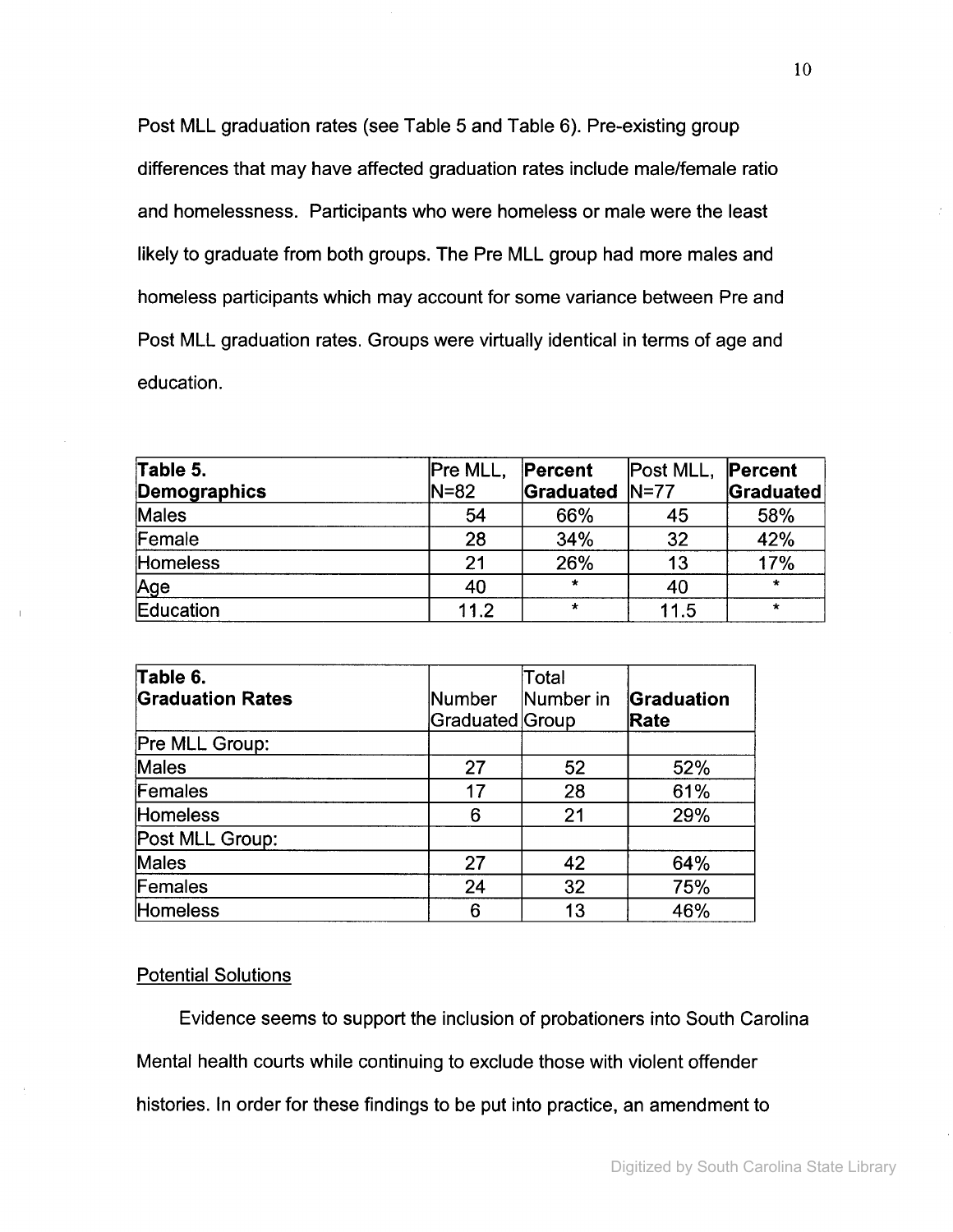Mary Lynn's Law would need to be enacted. To have the law amended would require a change in legislation at the state level.

#### Implementation Plan

To change the law will require support for the change starting at the local level and expanding to the state level. The following will have to be done: 1) Information from this project will be distributed to stakeholders directly involved with Charleston County Mental Health Court. These persons/agencies will include the Charleston County Mental Health Court Judge, Charleston County Public Defender's Office, Charleston County Solicitor's Office and Charleston Mental Health Center.

2) If these immediate stakeholders are in support, the information will be distributed to other agencies for support including Charleston County Office of Probation, Parole and Pardon Services, the SC Prisoner Re-entry Initiative, Charleston County Detention Center, South Carolina Chapter of National Alliance for the Mentally III and the other four Mental Health Courts in South Carolina. 3) Letters of support for the change in law will be requested if stakeholders agree with the proposed plan. A written request will be sent to members of the Charleston Legislative Delegation with the hopes that a member will sponsor the proposed amendment. Letters may also be sent directly to members of the Legislative Council of the General Assembly. This five-member council is responsible for drafting and making recommendations concerning legislation when requested by committees or members of the General Assembly.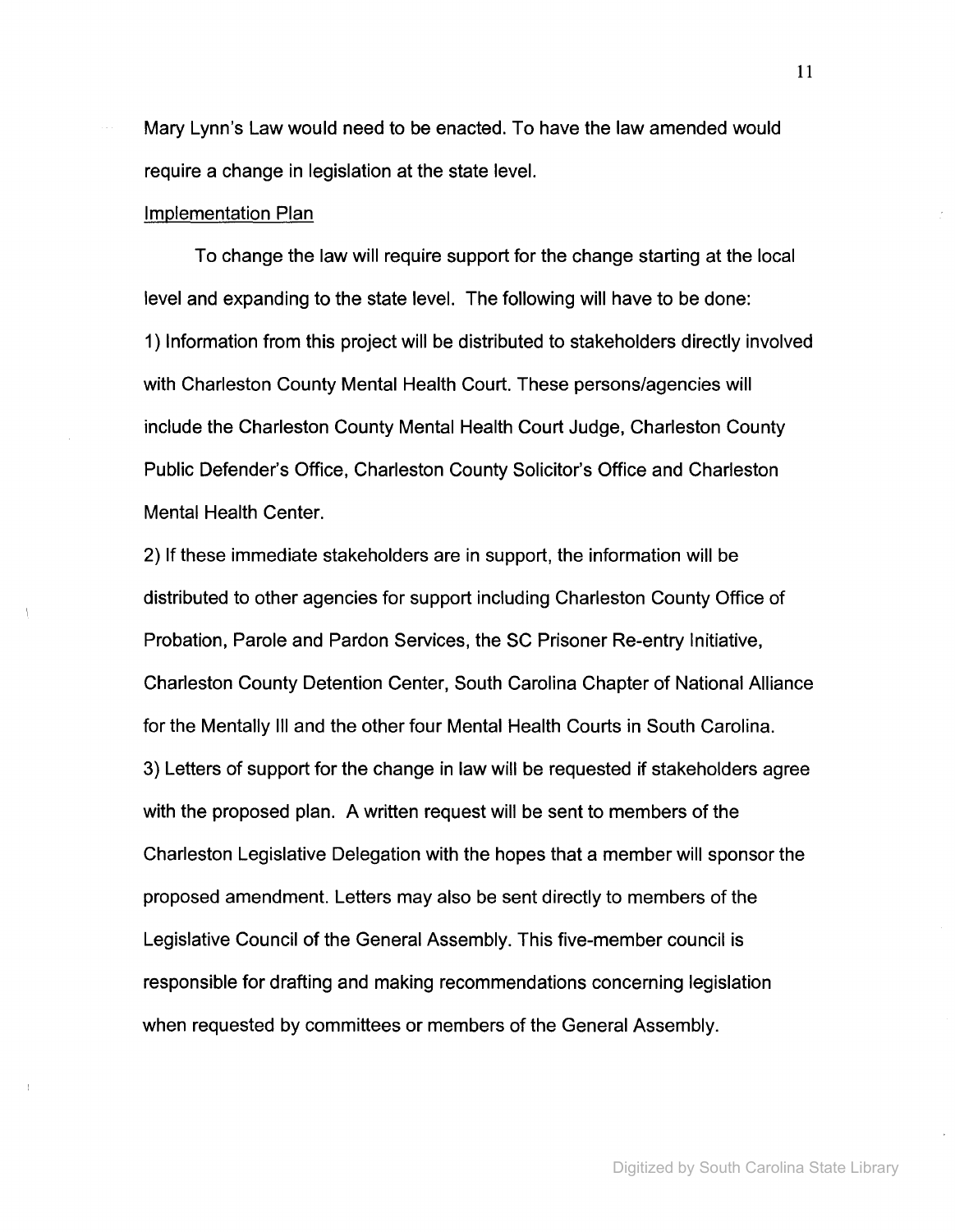4) If the amendment is sponsored, it will be introduced by the House or Senate Judiciary committee for review and eventual approval or denial.

## Time Frame/Costs

Information concerning this project's finding can be dispersed to immediate stakeholders in the month after completion. This will be done using a written summary of data and findings from the current project and an oral presentation during a weekly Mental Health Court staff meeting. Presentations will also be given to outside agencies that could be affected by the change during meetings as permission is granted. Requests for letters may be done after all stakeholders have had a chance to review and decide if they are in support. Letters of support should be received around September in order to prepare for submission to the Legislative Council well in advance of the January 2011 session.

Passing legislation is a lengthy process that involves numerous readings and drafting of bills. It is the hope that if the amendment is introduced in the January session, it will be passed by mid-year 2011. Monetary costs to carry out the action plan are minimal and would include printing and postage of letters. Time spent advocating for the amendment and speaking with stakeholders may consume a portion of work time.

Potential obstacles would occur if stakeholders are not in support of amending the law or if there are no legislative supporters willing to take on sponsoring the amendment. Information gathered in this project will be vital in advocating for support of the project. Letters of support from stakeholders will also be vital in creating a push for legislators to take on the project.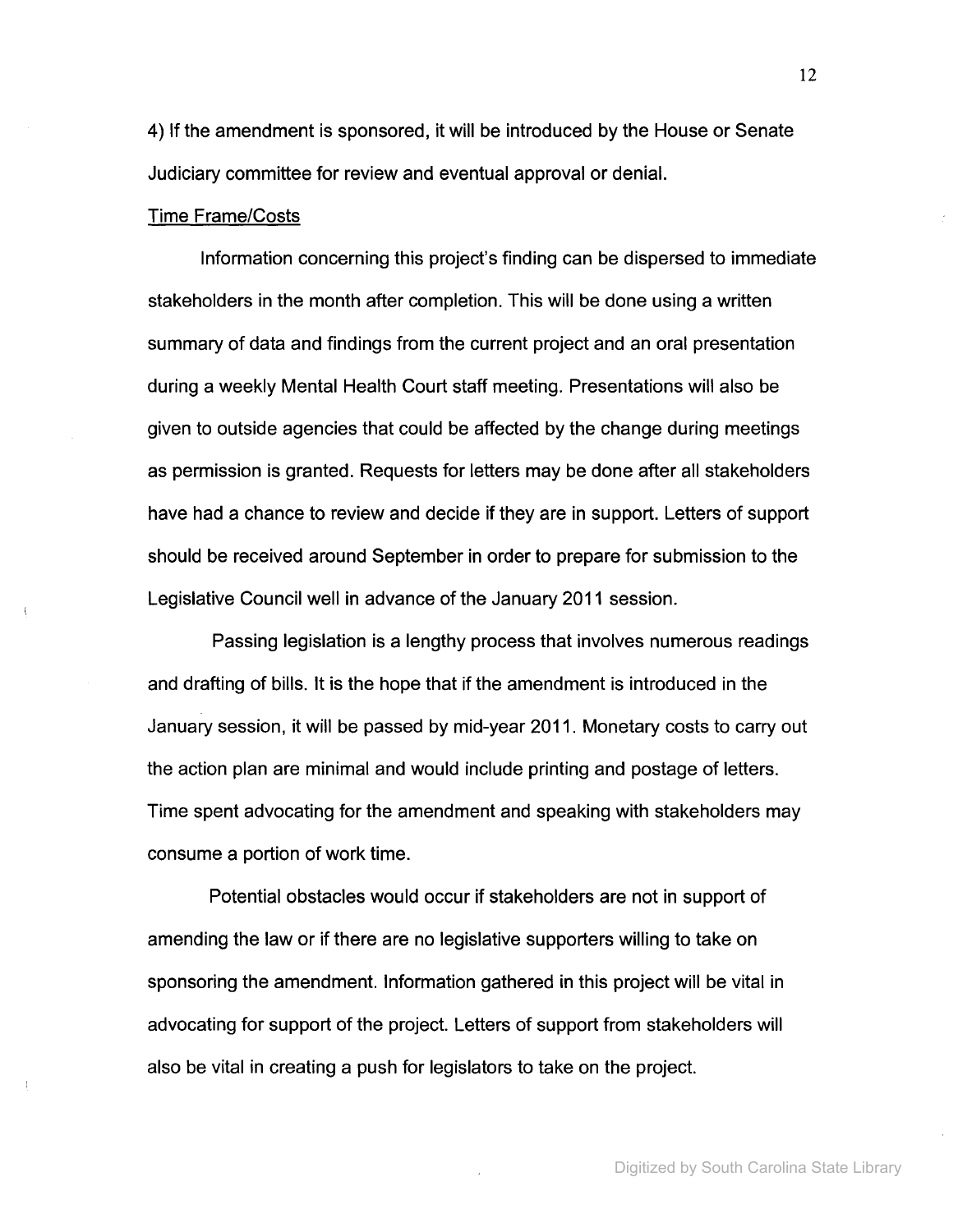Potential resources include current stakeholders and other Mental Health Courts that have experience working with mentally ill offenders. Those immediately involved in Charleston County Mental Health Court have already verbally voiced support for the change and it is the hope that their agencies will put this support in writing.

Communication with stakeholders will be key in the process. The more supporters on the local and state level, the greater the likelihood of the amendment being sponsored and eventually passed. The inclusion of probationers could potentially affect many different agencies including legal entities that are struggling to find meaningful ways of reducing recidivism, increasing public safety, caring for the mentally ill and reducing costs to an overburdened system.

If non-violent mentally ill offenders on probation can be included in screening procedures for South Carolina Mental Health courts, this process can take effect immediately following the change. Processes are already set up for screening and treatment providers have capacity to take on the increased number of potential participants. Information regarding the change would need to be sent to stakeholders who make referrals to the program.

#### Evaluation Method

Information concerning participants will continue to be tracked in terms of graduation rates, GAF scores and recidivism rates. This information will be dispersed among stakeholders on a bi-annual basis. If including probationers in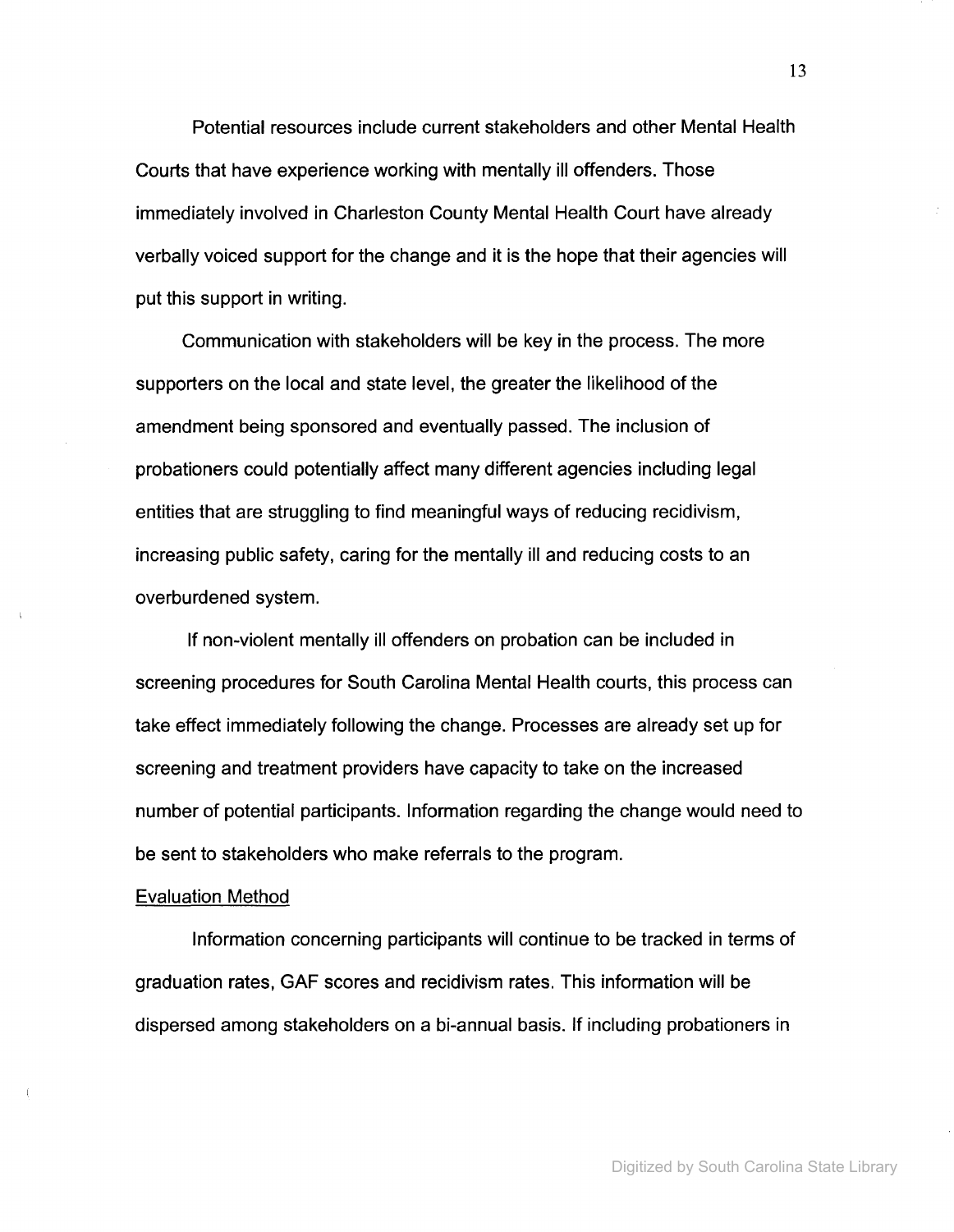Mental Health Courts later results in no advantage or reduction in recidivism, each court could then chose to exclude them from diversion.

Methods of collecting data will continue in the same fashion as they have thus far. Other courts in South Carolina will also be encouraged to collect data to monitor changes that may result if the amendment is passed.

#### Summary and Recommendations

In summary, data collected from the Charleston County Mental Health Court over a five-year period supports the exclusion of those with a violent criminal history and inclusion of those on probation into South Carolina Mental Health Courts. Evidence for this comes from findings that show the highest graduation rates and lowest recidivism rates were observed when excluding those with violent criminal histories while including those on probation in the Pre MLL group. This group also evidenced a 13 point increase in GAF scores from entrance to exit from the program and the probation group had the lowest recidivism rate at two years after inclusion. The number of mentally ill offenders that could potentially be screened for the program would be expected to more than double if probationers could be included. Inclusion of probationers could result in an increased number of mentally ill offenders having access to a valuable, treatment oriented jail diversion program. It is recommended that Mary Lynn's Law be amended to allow those on probation to be considered for the program if they meet all other inclusion criteria.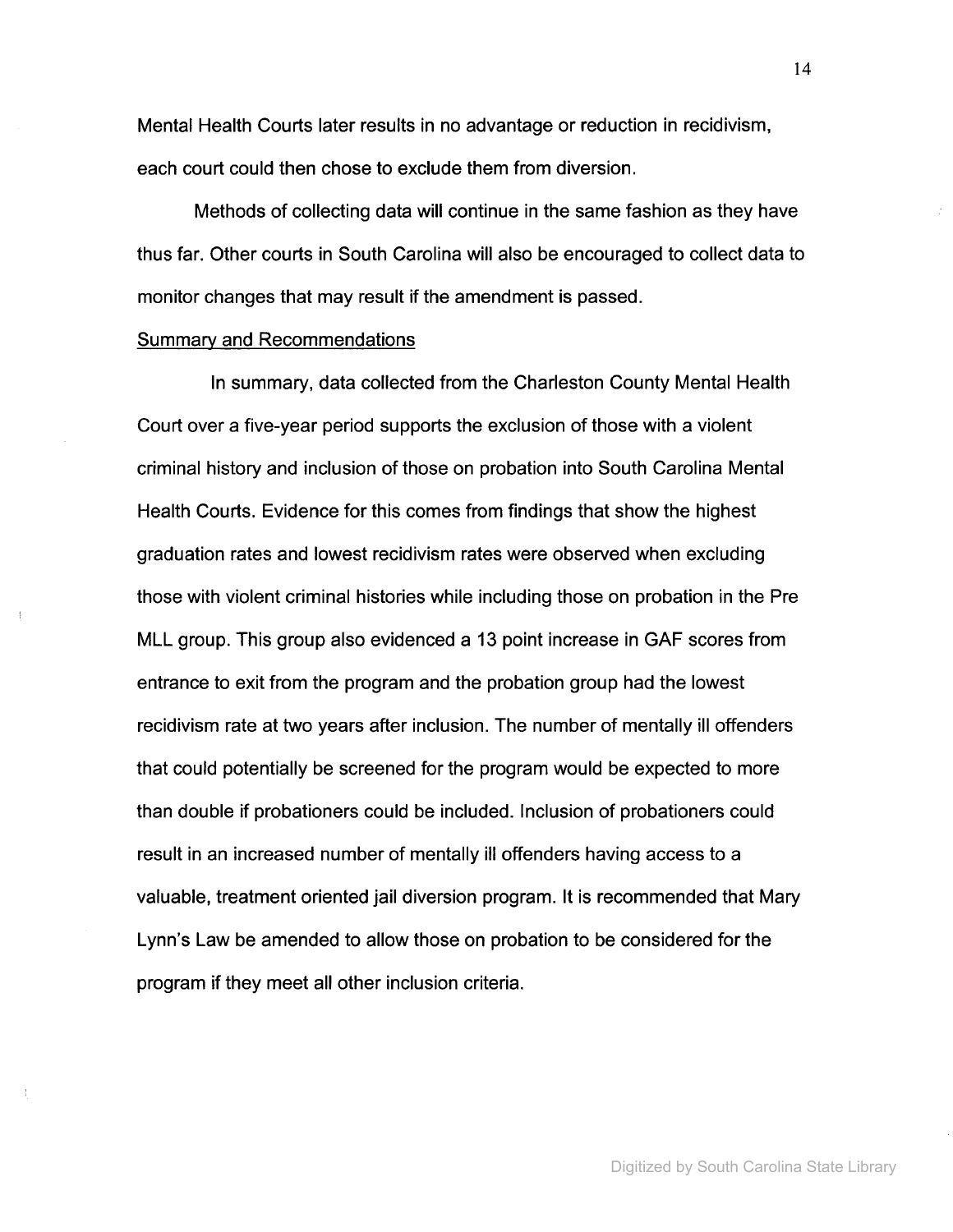## **References**

APA, American Psychiatric Association, 2000. Diagnostic and Statistical Manual IV Text Revised.

CSG, Council of State Governments Justice Center, 2009. Almquist, Lauren and Dodd, Elizabeth; Mental Health Courts: A guide to research-informed policy and practice.

BJA, Bureau of Justice Statistics, 1999. Special Report: Mental Health and Treatment of Inmates and Probationers.

BJA, Bureau of Justice Statistics, June 2002. Special Report: Recidivism of Prisoners Released in 1994.

BJA, Bureau of Justice Statistics, 2007. Improving responses to people with mental illness: The Essential elements of a Mental Health Court.

BJA, Bureau of Justice Statistics and CSG, Council of State Governments Justice Center, May 2005. A guide to Mental Health Court design and Implementation.

South Carolina Department of Mental Health website. SCDMH.org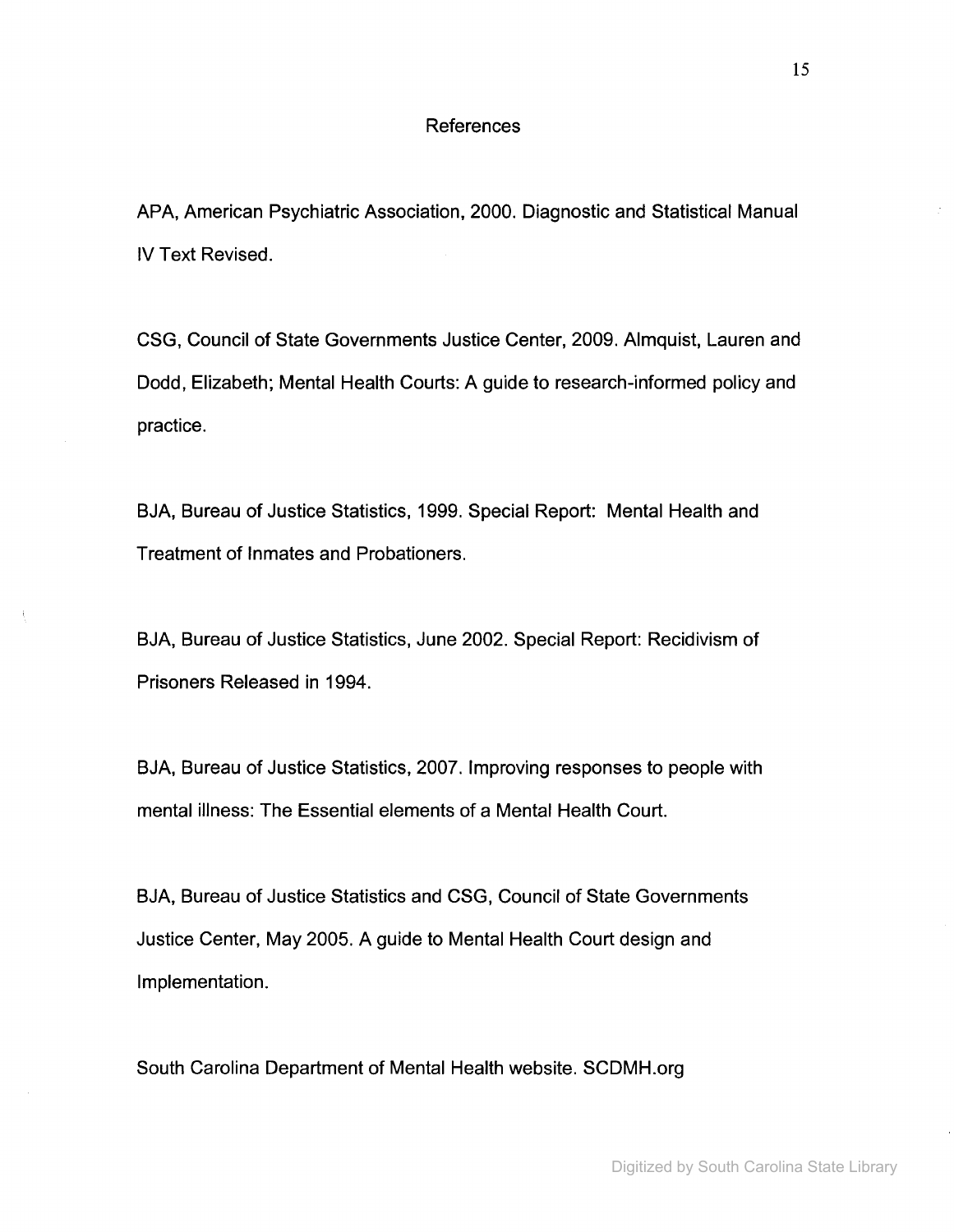#### Appendix 1

#### From SC Code of Laws...

16-1-60. Violent Crimes Defined:

For the purposes of definition under South Carolina law, violent crime includes the offenses of: murder (Section 16-3-10 ); criminal sexual conduct in the first and second degree (Sections 16-3-652 and 16-3-653); criminal sexual conduct with minors, first and second degree (Section 16-3-655); assault with intent to commit criminal sexual conduct, first and second degree (Section 16-3-656); assault and battery with intent to kill (Section 16-3-620); kidnapping (Section 16- 3-910); voluntary manslaughter (Section 16-3-50); armed robbery (Section 16- 11-330(A)); attempted armed robbery (Section 16-11-330(8)); carjacking (Section 16-3-1075); drug trafficking as defined in Section 44-53-370(e); manufacturing or trafficking methamphetamine as defined in Section 44-53-375; arson in the first degree (Section 16-11-11O(A)); arson in the second degree (Section 16-11-110(8)); burglary in the first degree (Section 16-11-311); burglary in the second degree (Section 16-11-312(8)); engaging a child for a sexual performance (Section 16-3-810); homicide by child abuse (Section 16-3- 85(A)(1)); aiding and abetting homicide by child abuse (Section 16-3-85(A)(2)); inflicting great bodily injury upon a child (Section 16-3-95(A)); allowing great bodily injury to be inflicted upon a child (Section 16-3-95(8)); criminal domestic violence of a high and aggravated nature (Section 16-25-65); abuse or neglect of a vulnerable adult resulting in death (Section 43-35-85(F)); abuse or neglect of a vulnerable adult resulting in great bodily injury (Section 43-35-85(E)); accessory before the fact to commit any of the above offenses (Section 16-1-40); attempt to commit any of the above offenses (Section 16-1-80); and taking of a hostage by an inmate (Section 24-13-450). Only those offenses specifically enumerated in this section are considered violent offenses.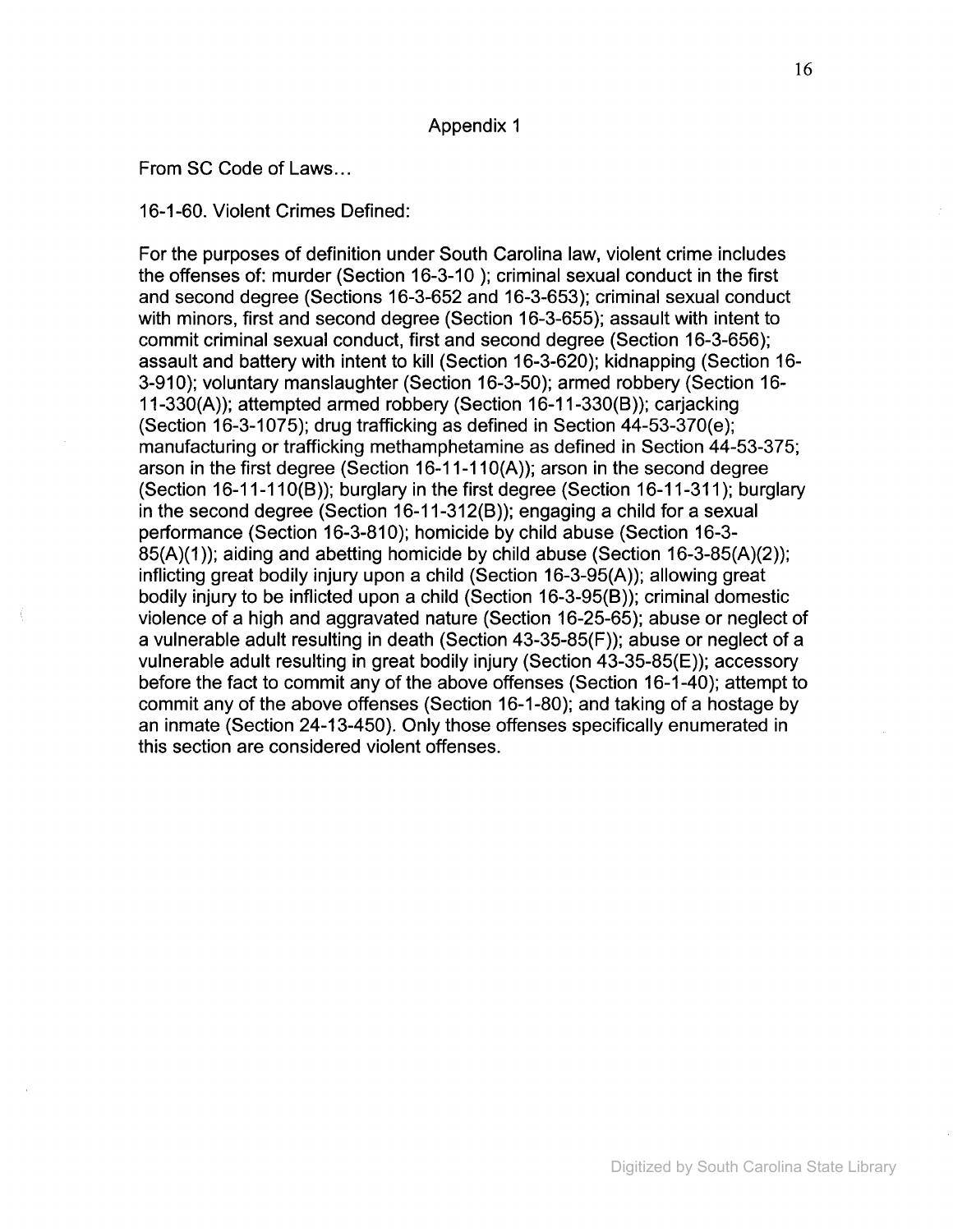## Appendix 2

Global Assessment of Functioning (GAF) Scale:

 $\frac{1}{4}$ 

√j.

| $91 -$<br>100 | Superior functioning in a wide range of activities, life's problems<br>never seem to get out of hand, is sought out by others because of                                                                                                                                                                                                                                                                            |
|---------------|---------------------------------------------------------------------------------------------------------------------------------------------------------------------------------------------------------------------------------------------------------------------------------------------------------------------------------------------------------------------------------------------------------------------|
| $81 -$<br>90  | his or her many positive qualities. No symptoms<br>Absent or minimal symptoms (e.g., mild anxiety before an exam),<br>good functioning in all areas, interested and involved in a wide<br>range of activities, socially effective, generally satisfied with life, no<br>more than everyday problems or concerns (e.g., an occasional<br>argument with family members)                                               |
| $71-$<br>80   | If symptoms are present, they are transient and expectable<br>reactions to psychosocial stressors (e.g., difficulty concentrating<br>after family argument); no more than slight impairment in social<br>occupational, or school functioning (e.g., temporarily falling behind<br>in schoolwork).                                                                                                                   |
| $61 -$<br>70  | Some mild symptoms (e.g., depressed mood and mild insomnia)<br>OR some difficulty in social occupational, or school functioning<br>(e.g., occasional truancy or theft within the household), but<br>generally functioning pretty well, has some meaningful<br>interpersonal relationships.                                                                                                                          |
| $51 -$<br>60  | Moderate symptoms (e.g., flat affect and circumstantial speech,<br>occasional panic attacks) OR moderate difficulty in social,<br>occupational, or school functioning (e.g., few friends, conflicts with<br>peers or co-workers).                                                                                                                                                                                   |
| 41-<br>50     | Severe symptoms (e.g., suicidal ideation, severe obsessional<br>rituals, frequent shoplifting) OR any serious impairment in social,<br>occupational or school functioning (e.g., no friends, unable to keep<br>a job).                                                                                                                                                                                              |
| $31 -$<br>40  | Some impairment in reality testing or communication (e.g., speech<br>is at times illogical, obscure, or irrelevant) OR major impairment in<br>several areas, such as work or school, family relations, judgment,<br>thinking, or mood (e.g., depressed man avoids friends, neglects<br>family, and is unable to work; child frequently beats up younger<br>children, is defiant at home, and is failing at school). |
| $21 -$<br>30  | Behavior is considerably influenced by delusions or hallucinations<br>OR serious impairment in communication or judgment (e.g.,<br>sometimes incoherent, acts grossly inappropriately, suicidal<br>preoccupation) OR inability to function in almost all areas (e.g.,<br>stays in bed all day, no job, home, or friends).                                                                                           |
| $11 -$<br>20  | Some danger of hurting self or others (e.g., suicidal attempts<br>without clear expectation of death; frequently violent; manic                                                                                                                                                                                                                                                                                     |

 $\mathbb{R}^2$ 

 $\bar{z}$